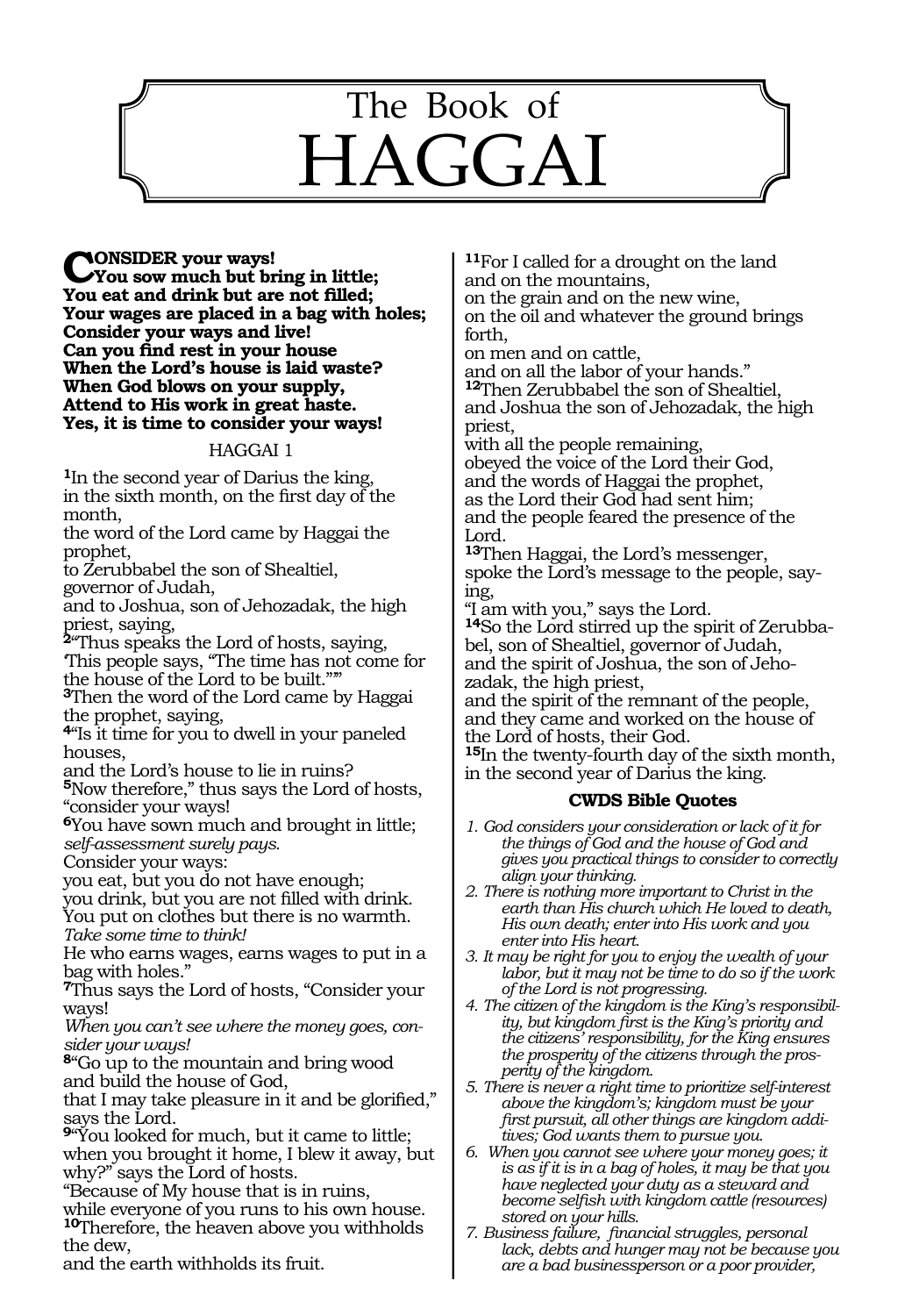# **HAGGAI 1**

*but because you are a terrible steward. You consider yourself owner and ignore the call of God and the needs of the kingdom.*

*8. Giving makes alive; the best way to satisfy your present and secure your future is to give your confidence away and invest in eternity.*

*9. Consider your ways carefully; use the temporal to secure eternity for yourself and others; place your treasures to position your heart to anchor your ways in God.*

- *10. Hold up your treasures where it will never mold up and thieves cannot hold it up; build His house.*
- *11. God will blow you away with His goodness if you make Him your treasure; He will deliberately blow away your goodness if you place your treasures above Him.*
- *12. Your efforts will never yield its due if it is not moistened by heaven's dew; never ignore heaven in building your life on earth.*
- *13. Now you know the heart of God for His house and His work on earth, commit yourself to give your heart and hands to the building of His kingdom here.*

# **PRAYER POINTS**

- Father God, I fix my heart on Your house and on Your work here in this earth, in the name of Jesus. Amen.
- Lord Jesus, as You died to establish Your kingdom here, help me to live to see Your work progress. Amen. By the authority of the blood of the Lamb, kingdom shall be my priority, in the name of Jesus.
- Majestic God, I am powerless against You; I refuse to be selfish with my resources, instead I give my strength to You so You will fight for me and not against me, in the name of Jesus.
- Jesus, I am ecstatic about You. I find You to be my greatest treasure and therefore I place all my treasures and hope and expectation in You. Amen.
- Lord Jesus, to demonstrate how much I value Your work on the cross, I give my heart, my hands, my thoughts, my plans, and my resources to the building of lives and Your kingdom in this earth. Amen.

## **You have seen the state of the Lord's labor.**

**You know there is much work to be done. When it seems like you are not able, A voice says, "Fear not, be strong! The silver and the gold is Mine, For the glory of the latter house shall be great.**

**I will shake the heavens and the earth! I will shake the nations at that time! I will fill this house with glory; The silver and the gold is Mine!"**

# HAGGAI 2

**<sup>1</sup>**On the twenty-first day of the seventh month, the word of the Lord came to Haggai the prophet, saying:

**<sup>2</sup>**"Speak now to Zerubbabel, son of Shealtiel, Judah's governor,

and to Joshua, son of Jehozadak, the high priest,

and to the people remaining, saying,

**<sup>3</sup>**'Who is left among you who saw this temple in its former glory?

How do you see it now?

Is it not as nothing in comparison with it, in your eyes?

**<sup>4</sup>**'Now, therefore, be strong, O Zerubbabel,' says the Lord;

'and, O Joshua, son of Jehozadak, the high priest, be strong,

and be strong, all you people of the land,' says the Lord,

'and work; for I am with you,' says the Lord of hosts.

**<sup>5</sup>**'According to the word of the covenant I made with you when you came out of Egypt,

so My Spirit remains among you; do not fear!' **<sup>6</sup>**"For thus says the Lord of hosts: 'Yet, once more (it is a little while)

I will shake the heaven and earth, the sea and dry land,

**<sup>7</sup>**and I will shake all nations,

and they shall come to the Desire of All Na- tions,

and I will fill this temple with glory,' says the Lord of hosts.

**<sup>8</sup>**'The silver is Mine and the gold is Mine.' says the Lord of hosts.

**<sup>9</sup>**'The glory of the latter house shall be greater than the former one,' says the Lord of hosts. 'And I will give peace in this place.' says the Lord of hosts."

**<sup>10</sup>**In the second year of Darius,

on the twenty-fourth day of the ninth month, the word of the Lord came by Haggai the prophet saying,

**<sup>11</sup>**"Thus says the Lord of hosts, 'Ask now the priests concerning the law, saying,

**<sup>12</sup>**"If one carries holy meat in the skirt of his garment

and with the edge he touches bread or stew, wine oil or any food, will it become holy?""

And the priests answered and said, "No." **<sup>13</sup>**Then Haggai said, "If one who is unclean because of a dead body touches any of these, will it be unclean?"

The priests answered and said, "It shall be unclean."

**<sup>14</sup>**Then Haggai answered and said, "Indeed, 'So is the people and so is this nation before Me,' says the Lord,

'and so is every work of their hands;

and what they offer there is unclean.

**<sup>15</sup>**'And now, carefully consider from this day forward:

from before stone was laid upon stone in the temple of the Lord,

**<sup>16</sup>**since those days when one came to a heap of twenty ephahs, there was only ten;

when one came to the wine vat to draw out fifty baths from the press, there were only twenty.

**<sup>17</sup>**I struck you with blight and mildew, and hail in all the labors of your hands, yet you did not turn to Me,' says the Lord.